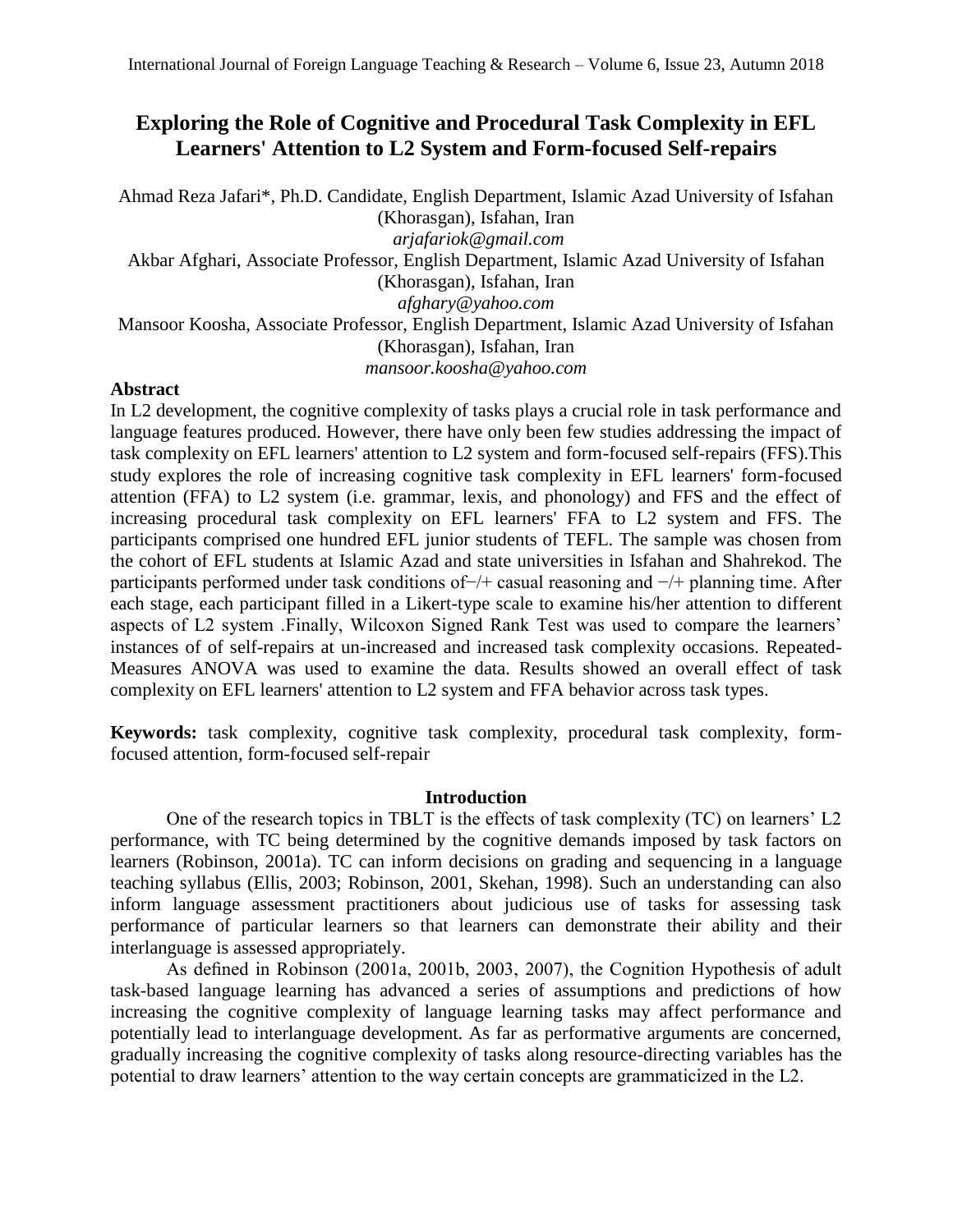The role of attention in SLA has been the subject of a significant amount of research recently. In a series of studies Shmidt (1990, 1993,1994) and Shmidt and Frota (1986) claimed that conscious attention to input is necessary for learning to take place. Robinson (1995) refined the conditions that are essential for acquisition by asserting that input will become intake if the detection of input is followed rehearsal in short-term memory. Van Patten (1990, 1994, 1996) conducted a number of experiments in which he examined how attention is divided between form and content in input processing. Schmidt (1990), for example, claims that L2 acquisition is impossible with subliminal learning, and that focal awareness on the target linguistic form (word, phrase or sentence) is necessary to acquire L2.

Skehan sees attention as a single mechanism with all cognitive demands competing for the same finite resource; while Robinson sees it as comprising multiple resources that can operate separately and/or simultaneously through a central executive (Baddeley, 1986, 1996)". As Robinson (2011) puts it "it is a circular argument; something is inaccurate, so we run out of attention; we run out of attention since something is inaccurate (p.47.)".

How L2 speakers manage their attentional resources influences their performance; consequently the investigation of this phenomenon is of crucial importance especially in L2 production research. Therefore, an increasing number of studies have been conducted on the allocation of attention under various constraints and conditions in L2 production.

However, there have only been few studies that have delved into the depth of the question of how the complexity of a task might influence the EFL learners' attention to L2 system and form-focused self-repairs. Self-repairs are defined to encompass all dysfluency phenomena such as reformulations/self-corrections, substitutive repetitions, replacements, and false starts because they may give us some clues about the form or meaning they notice. Therefore, an attempt was made to examine the impact of task complexity on attention to various aspects of L2 system and form-focused self-repairs in L2 oral production. Therefore, the present study addresses the following research questions:

1. To what extent does increasing CTC (Cognitive Task Complexity) result in Iranian EFL learners' differential form-focused attention to aspects of the L2 system (i.e. grammar, lexis, and phonology) and form-focused self-repairs?

2. To what extent does increasing PTC (result in EFL learners' differential form-focused attention to aspects of the L2 system (i.e. grammar, lexis, and phonology) and form-focused self-repairs?

# **Literature Review**

 As Gilabert (2007) puts it, the concept of TC springs from the need to establish criteria for sequencing tasks in a syllabus from easy/simple to difficult/complex in a reasoned way that will foster interlanguage development. Rather than looking at the linguistic features of language activities, syllabi that have used tasks as their units have focused on task design in order to find out how tasks impose cognitive demands on learners. In this way, task design has allowed researchers to speculate about the effects that increasing task difficulty or complexity may have on L2 task performance.

 Talebi (2016)studied the effects of task complexity along resource –directing and resource dispersing factors . She focused on pre-task planning time and the number of elements on EFL learners' written tasks in terms of accuracy. She found that there are important differences between cognitive load of TC on EFL learners' performance as far as accuracy is concerned.Abdi Tabari (2016) tried to scrutinize the impact of pre-task planning and online planning on L2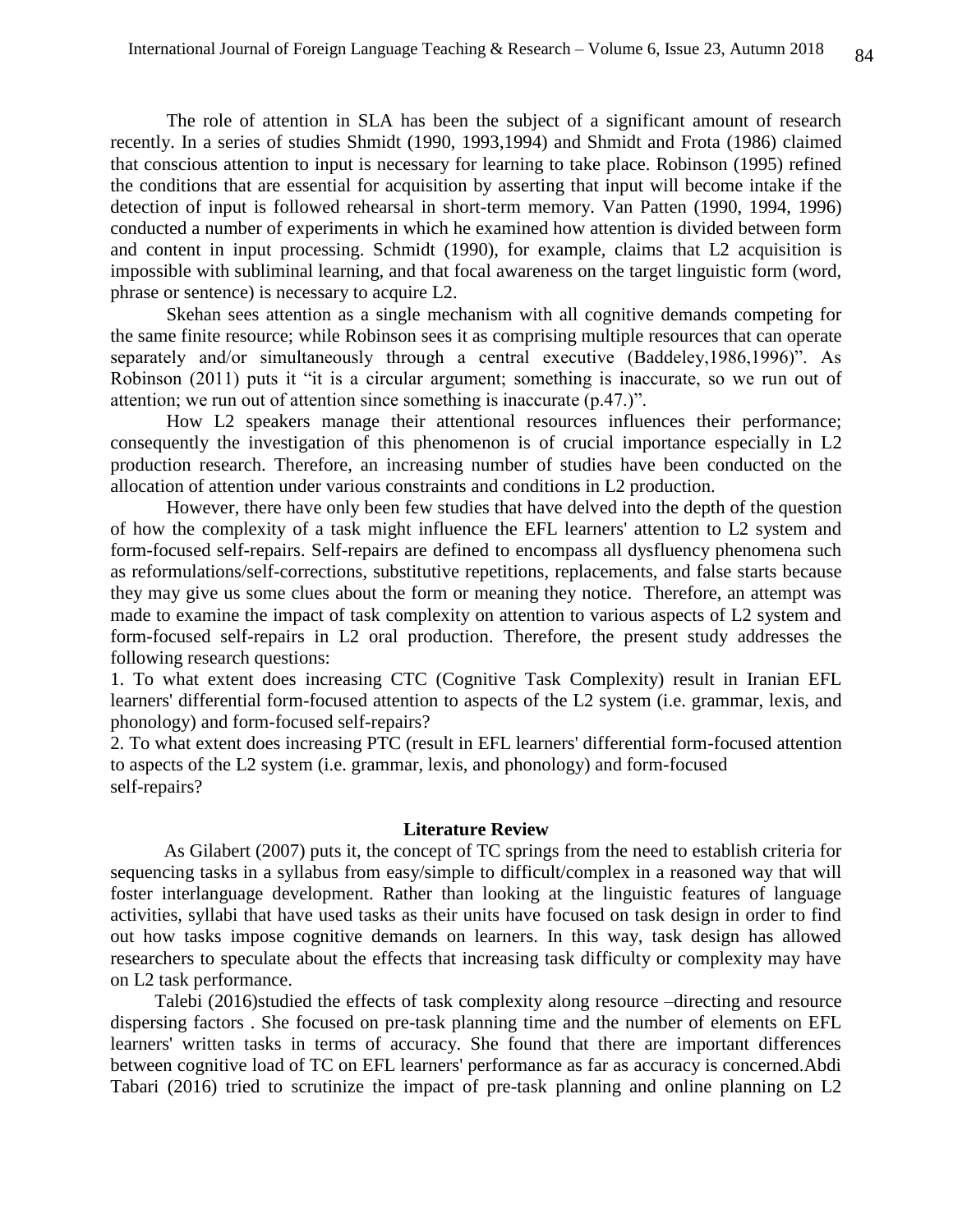writing production in terms of CAF and lexical variety. The findings showed that participants who conducted the task under pre-task planning condition produced more fluent texts.

 According to Robinson, task complexity denotes the cognitive task features which can be manipulated so as to either increase or decrease cognitive demands placed on the learners when they are involved in the task performance. Robinson has had his own definition of task complexity: ''task complexity. . .is the result of the attentional, memory, reasoning and other information processing demands imposed by the structure of the task on the language learner''(Robinson,2001b, p. 29).

Robinson (2001b, 2005, 2007) and Gilbert (2007) identified the features of tasks which contribute to TC in his Triadic Componential Framework. His Cognition Hypothesis (CH) is based on the fusion of *information processing theories* (Schmidt, 2001) and *Interactionist explanation* of L2 task effects .In CH, Robinson provides a framework for describing task complexity by virtue of which sequencing decisions may be operationalised. The framework distinguishes three groups of factors which interact to influence task performance and learning: *cognitive* variables, *interactive* variables and *learner* variables.

Furthermore, Robinson proposes a three-dimensional model that distinguishes between three different types of factors: *cognitive complexity* factors (resource-directing ones including [+/ Here-and-Now],  $[+/-$  few elements], and  $[+/-$  no reasoning demands]; resource-dispersing ones such as [+/ planning], [+/– single task], and [+/ prior knowledge]); *interactive* factors (participation variables such as one way/two way, convergent/divergent, open/closed; participant variables such as gender, familiarity, power/solidarity); and *leaner* factors (affective variables such as motivation, anxiety, and confidence; ability variables such as aptitude, proficiency, and intelligence).

According to Robinson (2005), TC relates to the cognitive demands of tasks, of which there are two main influences: "*resource-directing* dimensions and *resource-dispersing*  dimensions" (p. 4). The former relates to the content or linguistic demands that tasks place on learners which can be manipulated by changing the variables associated with it. In other words, the resource-directing dimensions make *conceptual* demands on learners. For example, tasks may involve intentional reasoning demands, that is, they require the learner to explain the actions or thoughts of other people in a story. In L2 English, this can involve the use of psychological cognitive state verbs such as *he thinks..., she believes* etc. as well as the additional L2 structures that accompany them, for example, relative clauses; *he thinks that he likes the dog which has long hair.* 

The other cognitive factor of task complexity: *resource-dispersing* dimensions concerns the performance demands that tasks place on learners which can be manipulated by altering the variables associated with it such as strategic planning. For example, sequencing tasks where planning time is reduced serves to promote "greater control over, and faster access to existing interlanguage systems of knowledge" (Robinson, 2010, p.248). This process 'pushes' the learner to access and retrieve linguistic resources at a faster rate in order to produce L2 output without time delays. Increasing dispersing complexity therefore enhances automatisation of what learners already know and primes learners to perform tasks more fluently under the normal time pressures of everyday speech. According to Anderson's (2000) skill theory, this process is referred to as proceduralisation in which declarative knowledge is transformed into procedural knowledge, enabling the learner to use their linguistic resources at a faster rate resulting in a more fluent performance.

Most of the studies which have been conducted in TC area to date have been concerned with the influence of increasing either cognitive or procedural task complexity on ESL/EFL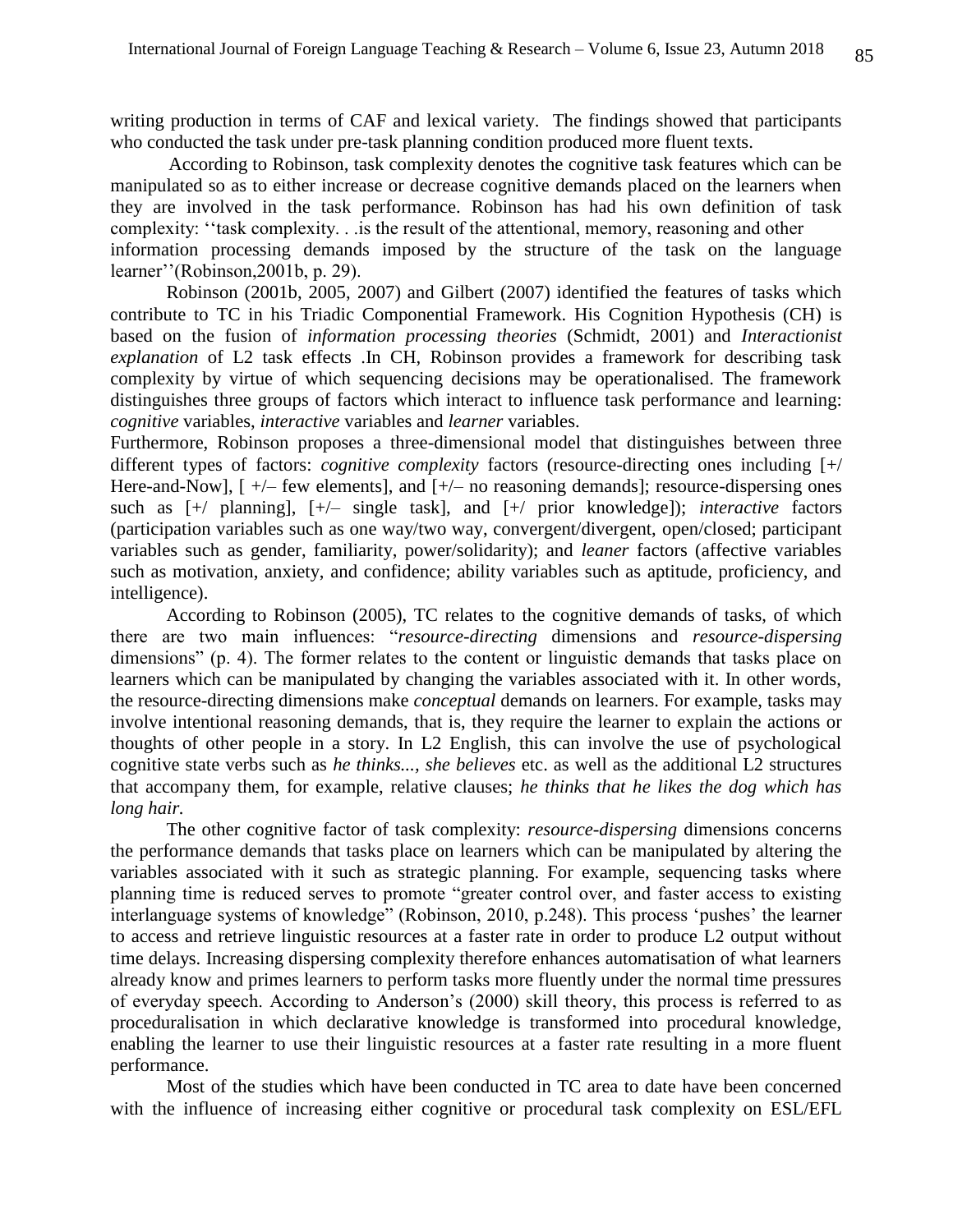learners' oral/written performance or the putative impact of task complexity on language related episodes. There have only been few studies that have considered the question of how the complexity of a task might influence the EFL learners' attention to different aspects of L2 system and form-focused self-repairs. Therefore, an attempt has been made to examine the putative impact of task complexity on attention to various aspects of L2 system and form-focused selfrepairs in L2 oral production. Moving from structures or functions to tasks as units of organization which has accompanied the evolution of task-based approaches, the data in this study can reveal part of the grey areas in the field.This study can help us see a more comprehensive picture of tasks and their design features and how task complexity affects performance in L2 settings.

### **Method**

### **Participants**

The participants in this study comprised 100 EFL junior students (male and female) majoring in TEFL and English Translation, with Farsi as their mother tongue. The sample was chosen from the corpus of EFL students at different branches of Islamic Azad universities as well as state universities in Isfahan and Chaharmahal va Bakhtiyari provinces. The accessible population comprising EFL students majoring in TEFL and English Translation were selected and the chosen participants demonstrated intermediate proficiency levels of English. Their years of formal EFL instruction ranged from 2 to 4 years and their ages from 18 to 22.

### **Instrumentation**

The instruments in this study were of two types: tasks and measures. Three L2-speaking (simulated) pedagogic task structures (Ellis, 2003) were devised to operationalize different cognitive and procedural complexity levels of tasks thereby eliciting audio-recorded oralproduction data. Regarding the first research question, following Robinson (2005), a −/+ causal reasoning task structure was adopted to devise the L2 speaking task and increase the 'resourcedirecting' cognitive dimensions of TC. Further, the −/+ planning-time task framework was chosen to operationalize the increased procedural complexity in designing oral tasks to address the second research question.

Several measures were also employed in the current study. First, a real ETS TOEFL was used to measure the potential participants' general language proficiency and choose almost homogeneous L2 learners in terms of language ability. Second, there are a number of different aspects to reliability among which internal consistency was employed for estimating the reliability of the instruments in the current study. The most frequently used statistic for measuring internal consistency, according to Pallant (2007), is Cranach's alpha coefficient. Using this statistic, therefore, the reliability of TOEFL proficiency test was estimated. The estimated reliability of the test (in this study) was  $\alpha = .91$  which, according to DeVellis (2003), indicated an ideal internal consistency value.

#### **Procedure**

The ETS TOEFL instrument was administered to the potential participants in EFL academic settings in Iran, more specifically in Isfahan and Shahrekord, and those whose scores fell +/- 1 SD of the mean were regarded as intermediate in terms of their general English proficiency. Then 100 EFL students with homogeneous proficiency levels were chosen. Both measures (manipulated and manipulated task structures) were administered to the participants with a time interval to safeguard against any possible 'carry-over' effect.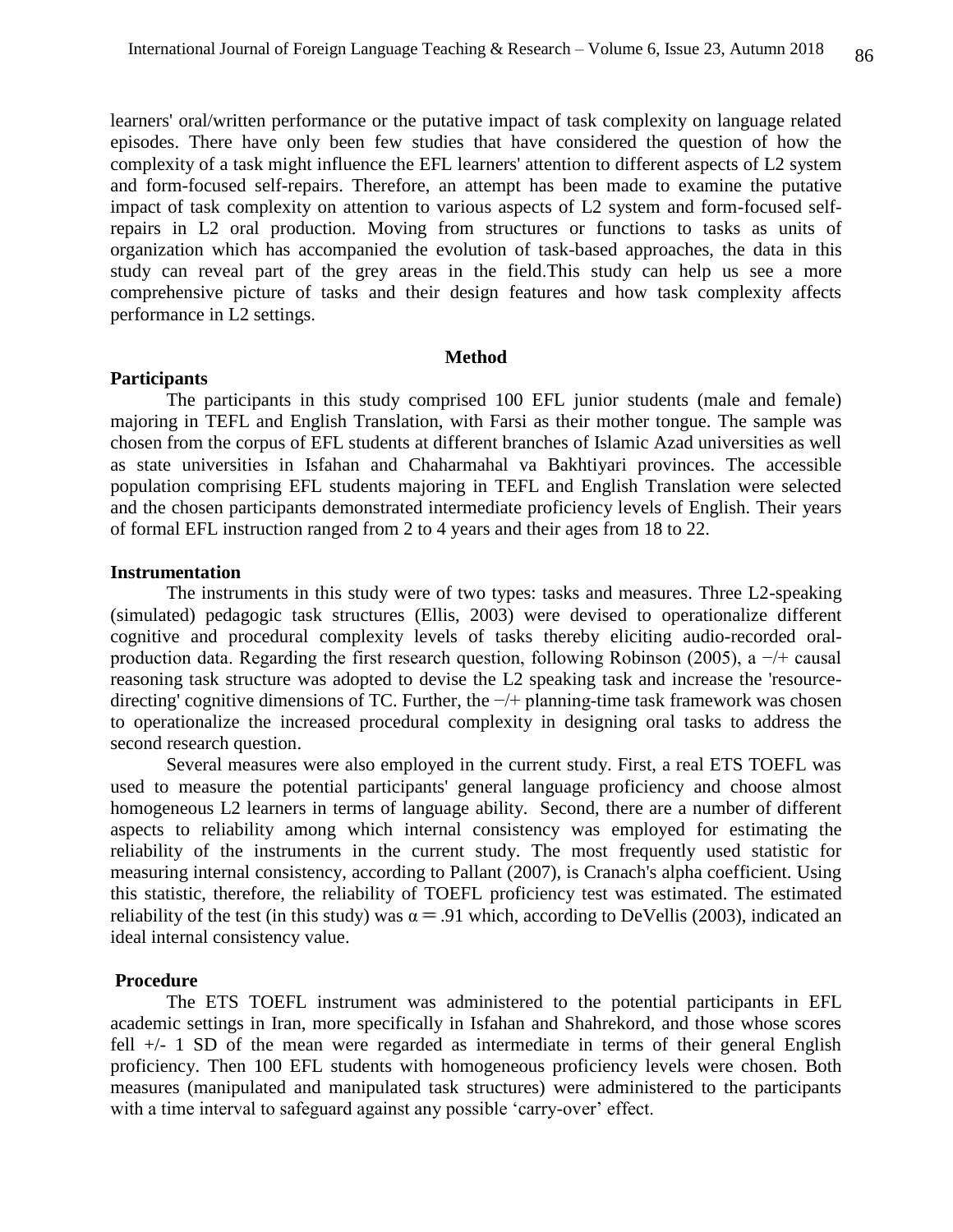The participants were asked to perform under two different task conditions defined in the study (i.e., −/+ Causal reasoning task and, −/+ Planning-time task. In order to tap into the "+causal- reasoning" task each participant was asked to talk about "the underlying causes of unemployment" for 3-5 minutes. Then after a remarkable interval the same participant was asked to describe his/ her feelings the night before an important exam for 3-5 minutes to address the "– causal -reasoning task.

Following several studies (Mehnert, 1998; Ortega, 1999 ;Foster &Skehan, 1996; Skehan& Foster, 1997), operationalization of planning time was 3-5 minutes for planned narratives and no time for unplanned ones. When planning time was available, subjects were encouraged to take notes on what to say and how to say it as they planned, but were told they would not be allowed to keep their notes during task performance. Therefore, to take care of "+planning time", each participant was given 3-5 minutes to plan and prepare (e.g. making notes or organizing his/her thoughts) .Then he /she was asked to talk about "the qualities of a good teacher". In the next step, the same participant was requested to speak about his/ her best trip without having any time to plan and prepare which was purported to cater to "– planning time "task condition.

After each stage each participant was asked to fill in a Likert scale which was developed to examine EFL learners' attention to different aspects of L2 system (i.e. grammar, lexis, or phonology). A form-focused scale was developed taping into L2 learners' the extent of attention paid to different aspects of the L2 system (i.e., grammatical, lexical, phonological) and frequencies were computed for their self-repairs (or monitoring) focusing on different aspects of the L2 system while speaking. Finally, Wilcoxon Signed Rank Test was used to compare the students' instances of different types of self-repairs while speaking at both un-increased and increased task complexity occasions.

The recorded speech of 100 participants was digitized with underlines for insertions and strikethroughs for deletions to keep track of the changes the participant made.The spoken data recorded were examined for instances of self-repair to investigate how often the planners chose to focus on form (FoF) or focus on meaning (FoM). Replacements and false starts were counted as FoM, and reformulations or self-corrections were seen as FoF. However, in case of a false start which contained a reformulation, the false start and the reformulation were counted separately. All the pronunciation and spelling corrections were counted as FoF. In general, instances of selfrepair in the spoken data were coded according to the target of the self-repair (e.g., focus on form or meaning). Specifically, if the errors arise from a difficulty with formal linguistic aspects such as syntax, morphology, or pronunciation, the target of the self-repair is coded as Form. If learners are primarily engaged in how to express an intended meaning, the target of the self-repair is coded as meaning. Then, proportion scores are calculated for each individual for self-repair (e.g., the number of FoF self-repairs is divided by the total number of self-repairs). Inter-coder reliability was above .95 for all the counts of self-repairs in the planning data as FoF or FoM.

All statistical analyses were carried out using statistical package SPSS for Windows. Four different kinds of statistical analyses were used in this dissertation: descriptive statistics, which provide information about means, standard deviations, skewness, and kurtosis; repeated-measures analyses of variance (ANOVA) was used for the comparison of conditions; Due to the lack of a normal distribution of the data a non-parametric statistical analysis was carried out to measure the effects of TC on production.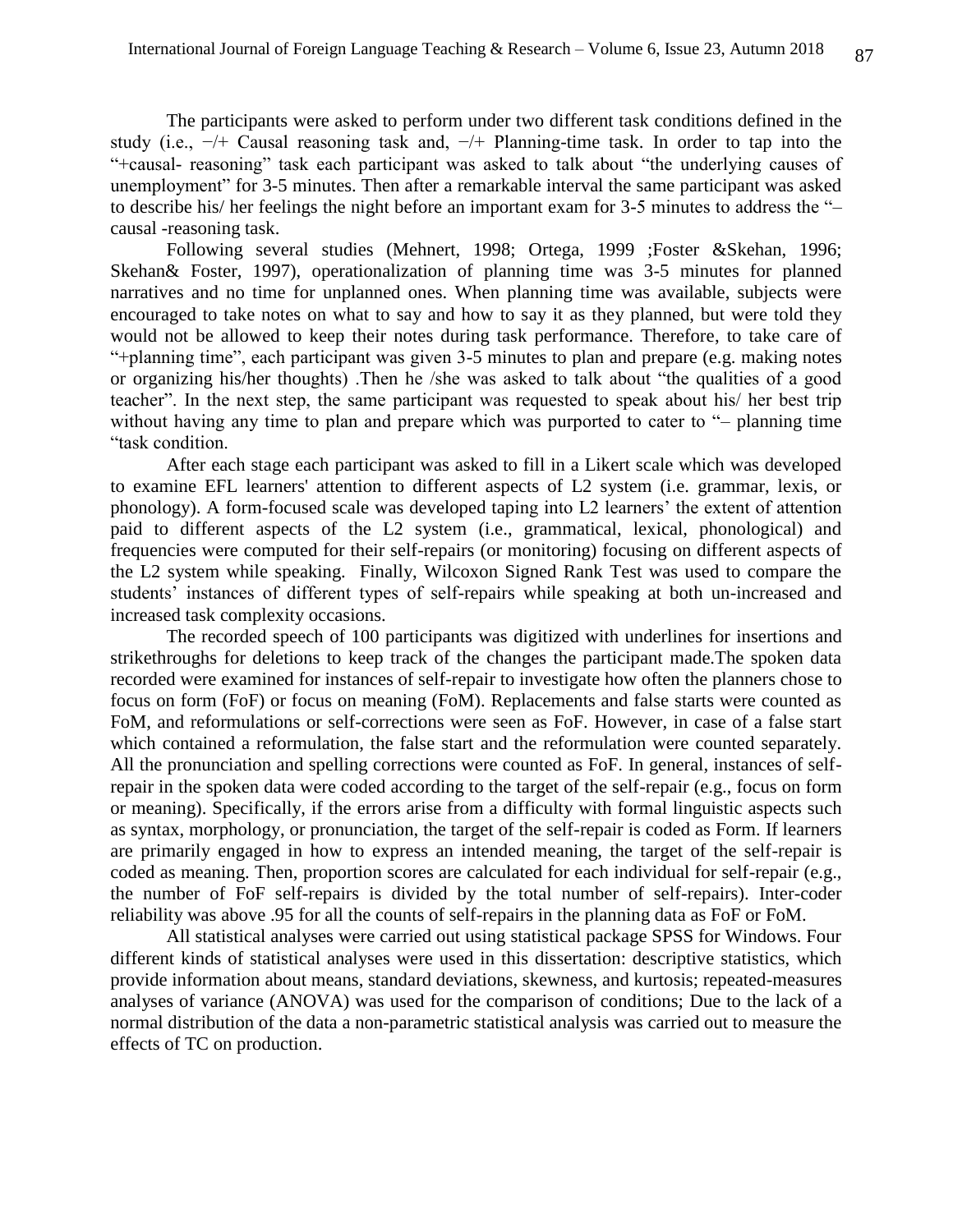#### **Results**

 The present study explored the role of increasing cognitive task complexity in EFL learners' form-focused attention to L2 system (i.e. grammar, lexis, and phonology) and formfocused self-repairs as well as the impact of increasing procedural task complexity on EFL learners' form-focused attention to L2 system and form-focused self-repairs**.** A Repeated-Measures ANOVA was used to analyze the data.

# **The Effect of Increased Cognitive Task Complexity (CTC) on Learners' Attention to L2 System**

Table 1. below shows the results of the impact of un-increased as opposed to increased CTC on EFL learners' attention to different aspects of L2 system (Grammar, lexis, phonology).

# **Table 1.** *Descriptivestatistics of the Impact of CTC on EFL Learners' Attention to L2 system*

| Condition                               | N                | Min              | <b>Max</b>       | <b>Mean</b>      | <b>SD</b> | <b>Skewness</b>            |              | <b>Kurtosis</b> |              |
|-----------------------------------------|------------------|------------------|------------------|------------------|-----------|----------------------------|--------------|-----------------|--------------|
|                                         | <b>Statistic</b> | <b>Statistic</b> | <b>Statistic</b> | <b>Statistic</b> |           | <b>Statistic Statistic</b> | Std<br>Error | Statistic       | Std<br>Error |
| Attention-<br>Grammar-<br>Unincreased   | 100              | 1.00             | 4.00             | 2.26             | .69       | .169                       | .241         | $-.040$         | .478         |
| Attention-<br>Grammar-<br>increased     | 100              | 1.00             | 4.00             | 2.82             | .80       | $-126$                     | .241         | $-.618$         | .478         |
| tention-Lexis-<br>unincreased           | 100              | 1.00             | 4.00             | 2.79             | .72       | $-.132$                    | .241         | $-.251$         | .478         |
| tention-Lexis-<br>increased             | 100              | 2.00             | 4.00             | 3.06             | .61       | $-.035$                    | .241         | $-.318$         | .478         |
| Attention-<br>Phonology-<br>Unincreased | 100              | 1.00             | 4.00             | 1.74             | .61       | .483                       | .241         | .826            | .478         |
| Attention-<br>Phonology-<br>increased   | 100              | 1.00             | 4.00             | 1.94             | .70       | .783                       | .241         | 1.321           | .478         |

The data in the table indicate that the amount of attention to grammatical structure increases as the degree of cognitive task complexity enhances. The highest degree of increase in EFL learners' attention to L2 system was that of grammar, while the least amount of attention to L2 system belonged to the area of phonology. Regarding the differential attention EFL learners paid to lexis before and after task complexity manipulation, the table shows that as the level of cognitive complexity of a given task raises so will the amount of attention learners pay to lexical items in their speech. Furthermore, Table 2. below shows the findings of the impact of CTC on EFL learners' attention to grammatical structures. The effect size for "attention to L2 grammar" is around .3; which is considered a 'large' effect size.

**Table 2.** *Multivariate Tests of the Impact of CTC on EFL Learners' Attention to Grammar*

|               |       | <b>Hypothesis</b> | Error |            | <b>Partial</b> | Eta |
|---------------|-------|-------------------|-------|------------|----------------|-----|
| <b>Effect</b> | Value | df                | df    | <b>Sig</b> | <b>Squared</b> |     |
|               |       |                   |       |            |                |     |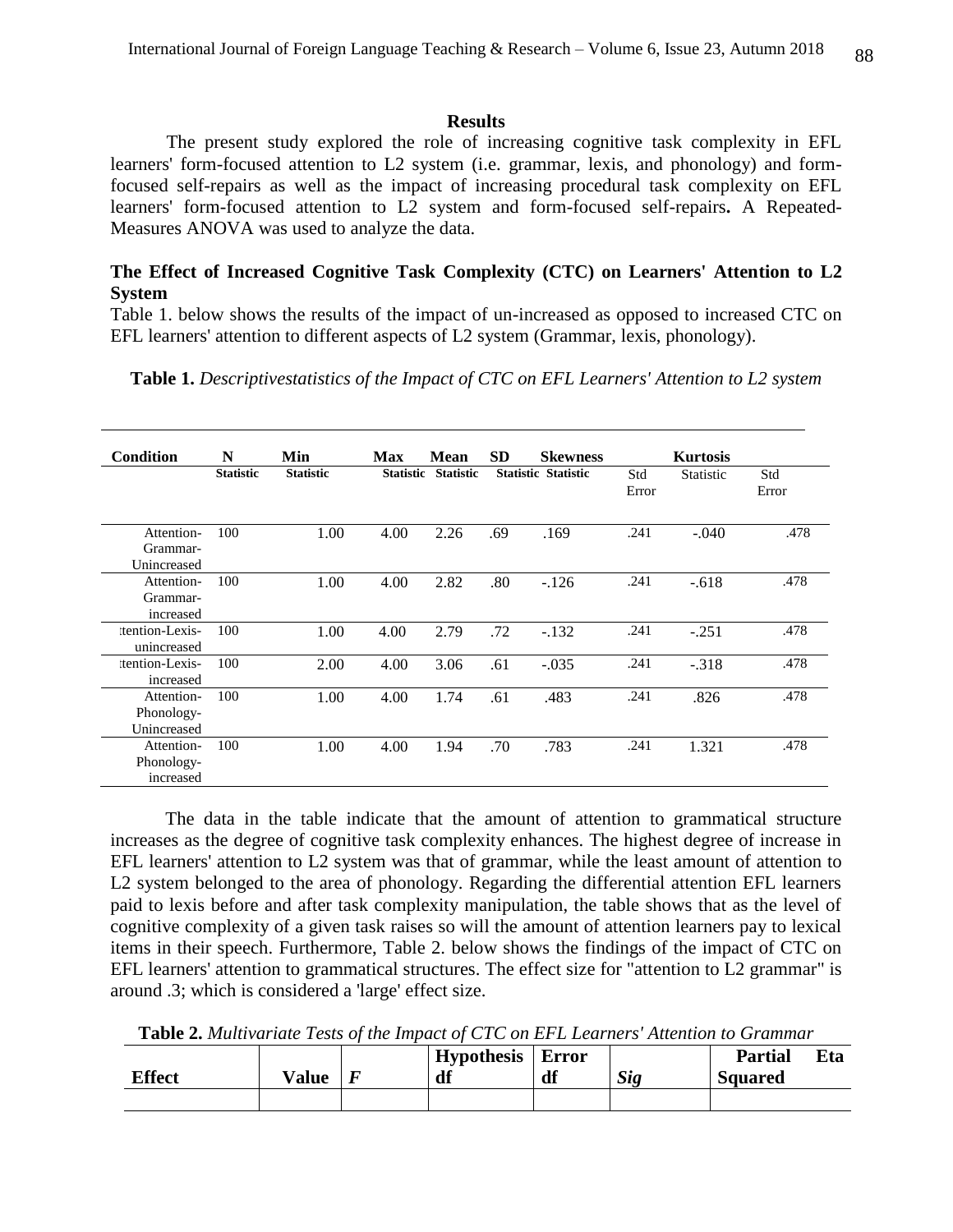| Pillai's trace           | .399 | 65.683 | 1.000 | 99.000 | .000 | .399 |
|--------------------------|------|--------|-------|--------|------|------|
|                          |      |        |       |        |      |      |
| Wilks' lambda            | .601 | 65.683 | 1.000 | 99.000 | .000 | .399 |
| Hotelling's<br>trace     | .663 | 65.683 | 1.000 | 99.000 | .000 | .399 |
| Roy's<br>largest<br>root | .663 | 65.683 | .000  | 99.000 | .000 | .399 |

Therefore, it can be claimed that the change made to EFL learners' attention to L2 grammatical structures after increasing CTC along resource-directing variables was noticeable and considered statistically significant. Thus, with respect to descriptive statistics in Table 1. and results of Table 2. above, it can be argued that learners paid more attention to grammatical structures following increasing CTC of speaking tasks.

Moreover, as for the impact of increased CTC on attention to lexis, the importance of the effect of the CTC on EFL learners' perceived attention to lexis was evaluated using the effect size statistics. The values in this case .2, which, according to Pallant (2007) was considered as large.

| <b>Effect</b>  | Value. F |        | <b>Hypothesis</b><br>df | <b>Error</b><br>df | <b>Sig</b> | <b>Partial</b><br><b>Squared</b> | Eta |
|----------------|----------|--------|-------------------------|--------------------|------------|----------------------------------|-----|
| Pillai's trace | .224     | 28.577 | 1.000                   | 99.000             | .000       | .224                             |     |
| Wilks'         | .776     | 28.577 | 1.000                   | 99.000             | .000       | .224                             |     |
| lambda         |          |        |                         |                    |            |                                  |     |
| Hotelling's    | .289     | 28.577 | 1.000                   | 99.000             | .000       | .224                             |     |
| trace          |          |        |                         |                    |            |                                  |     |
| Roy's          | .289     | 28.577 | 1.000                   | 99.000             | .000       | .224                             |     |
| largest root   |          |        |                         |                    |            |                                  |     |

**Table 3.** *Multivariate Tests of the Effect of CTC on Attention to lexis*

Additionally, the results of the effect effect of CTC on attention rate to phonology are represented in Table 4. below:

|                       |        |          | <b>Table 4.</b> Multivariate Tests of the Effect of CTC on Attention Rate to Phonology |        |            |                |
|-----------------------|--------|----------|----------------------------------------------------------------------------------------|--------|------------|----------------|
| <b>Effect</b>         | Value. | $\bm{F}$ | Hypothesi Error df                                                                     |        | <b>Sig</b> | <b>Partial</b> |
|                       |        |          | s df                                                                                   |        |            | Eta            |
|                       |        |          |                                                                                        |        |            | squared        |
|                       |        |          |                                                                                        |        |            |                |
|                       |        |          |                                                                                        |        |            |                |
| <b>Pillai's Trace</b> | .051   | 5.351    | 1.000                                                                                  | 99.000 | .023       | .0             |
|                       |        |          |                                                                                        |        |            | 51             |
|                       |        |          |                                                                                        |        |            | $\cdot$        |
| Wilks' Lambda         | .949   | 5.351    | 1.000                                                                                  | 99.000 | .023       |                |
|                       |        |          |                                                                                        |        |            | 51             |
| Hotelling's           |        |          |                                                                                        |        |            | $\cdot$        |
| <b>Trace</b>          | .054   | 5.351    | 1.000                                                                                  | 99.000 | .023       | 51             |
| Roy's                 | .054   | 5.351    | 1.000                                                                                  | 99.000 | .023       | .0             |
| <b>Largest Root</b>   |        |          |                                                                                        |        |            | 51             |

**Table 4.** *Multivariate Tests of the Effect of CTC on Attention Rate to Phonology*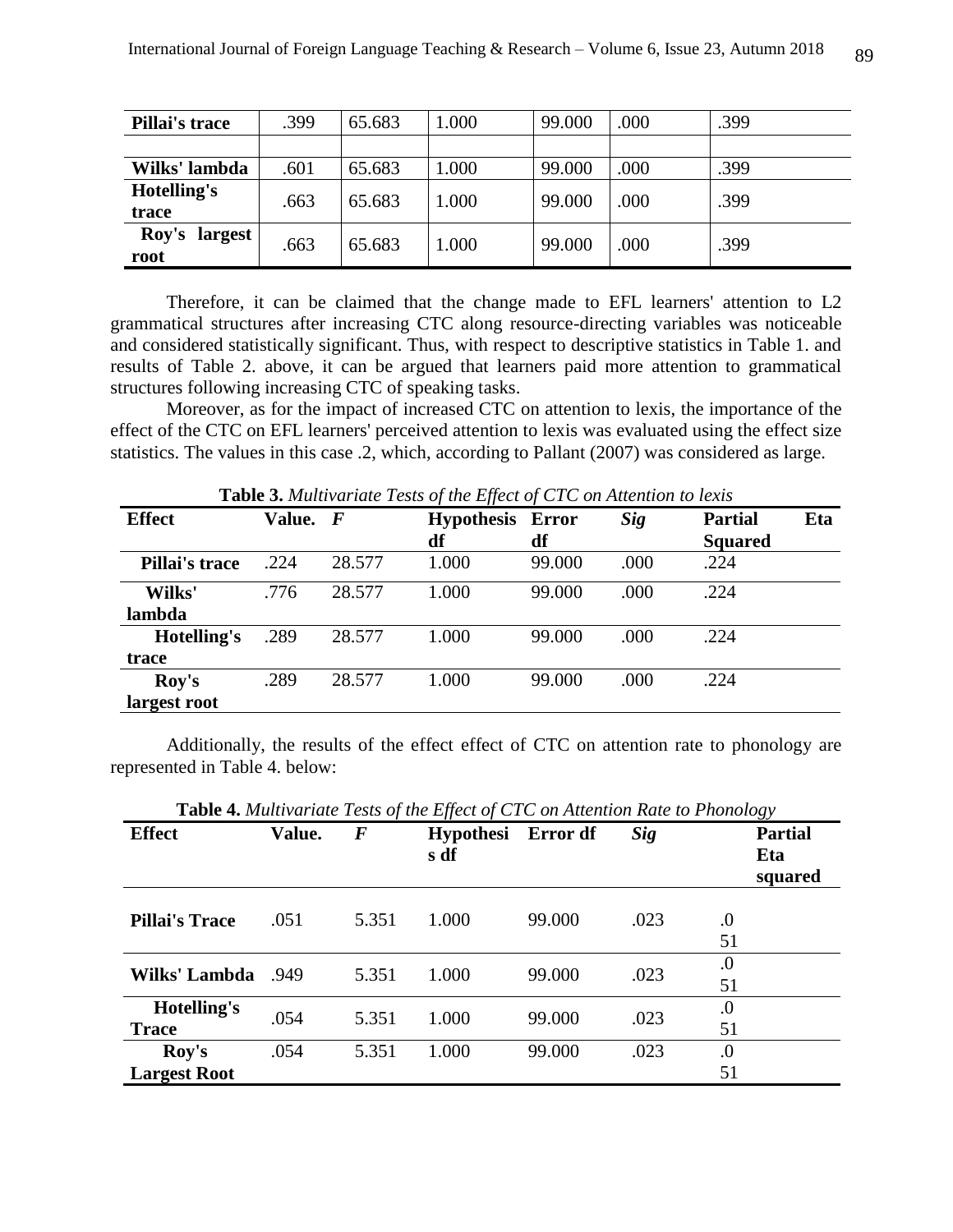As the multivariate tests in Table 4. below show the "effect size" for phonology here is .05 which is regarded as a "small" effect size. Thus, no strong claims regarding the impact of increased CTC on phonology of L2 speech can be made and the actual effect of CTC on EFL learners' attention rate to phonology appears to be of little practical significance.

# **The Effect of Increased Procedural Task Complexity (PTC) on Learners' Attention to L2 System**

The data in Table 5. demonstrate the effect of increased PTC on the Iranian EFL learners' degree of attention to different aspects of L2 system in performing speaking tasks. As the above table shows there seems to be differential performance by EFL learners in terms of their amount of attention to grammatical structure before and after task complexity manipulation. The learners paid, relatively, less attention to grammar when they were asked to speak under normal conditions. But when the degree of PTC increased learners tended to pay more attention to grammar than the previous stage. Regarding lexis, we can observe the same trend, i.e. learners paid more attention to lexical items under increased PTC in contrast to normal conditions. Finally, it can be seen from the above table that the attention rate to phonology is relatively higher after task complexity manipulation. Moreover, the table indicates that the largest difference between attention before and after task manipulation lies in lexis whereas the least difference belongs to the area of phonology.

| <b>Condition</b>                         | N   | Min             |      | Mean                | <b>SD</b> | <b>Skewness</b> |              |           | <b>Kurtosis</b>  |
|------------------------------------------|-----|-----------------|------|---------------------|-----------|-----------------|--------------|-----------|------------------|
|                                          |     | Statist Statist |      | Statistic Statistic | Statistic | Statistic       | Std<br>Error | Statistic | <b>Std Error</b> |
| Attention-<br>grammar-<br>nincreased PTC | 100 | 1.00            | 4.00 | 1,92                | .70       | .107            | .241         | $-.394$   | .478             |
| Attention-<br>grammar-<br>increased PTC  | 100 | 1.00            | 4.00 | 2.78                | .74       | $-.063$         | .241         | $-.413$   | .478             |
| Attention-lexis-<br>nincreased PTC       | 100 | 1.00            | 3.00 | 1.56                | .57       | .414            | .241         | $-.751$   | .478             |
| Attention-lexis-<br>increased PTC        | 100 | 2.00            | 4.00 | 2.64                | .67       | $-.426$         | .241         | .175      | .478             |

**Table 5.** *Descriptive Statistics of the Effect of PTC on EFL Learners' Attention to Aspects of L2*

As Table 6. indicates ,when the degree of PTC increased learners tended to pay more attention to grammar. As it was presented in Table 6. below, the actual effect of PTC on EFL learners' attention to grammar is 0.2 that reaches statistical significance.

**Table 6.** *Multivariate Tests of the Effect of Increased PTC on Grammatical Structures*

| <b>Effect</b>  | Value F |        | Hypothesi Error<br>s df | df     | <b>Sig</b> | <b>Partial</b><br>Eta<br><b>Squared</b> |
|----------------|---------|--------|-------------------------|--------|------------|-----------------------------------------|
| Pillai's Trace | .224    | 28.577 | 1.000                   | 99.000 | .000       | .224                                    |
|                |         |        |                         |        |            |                                         |
| Wilks' Lambda  | .776    | 28.577 | 1.000                   | 99.000 | .000       | .224                                    |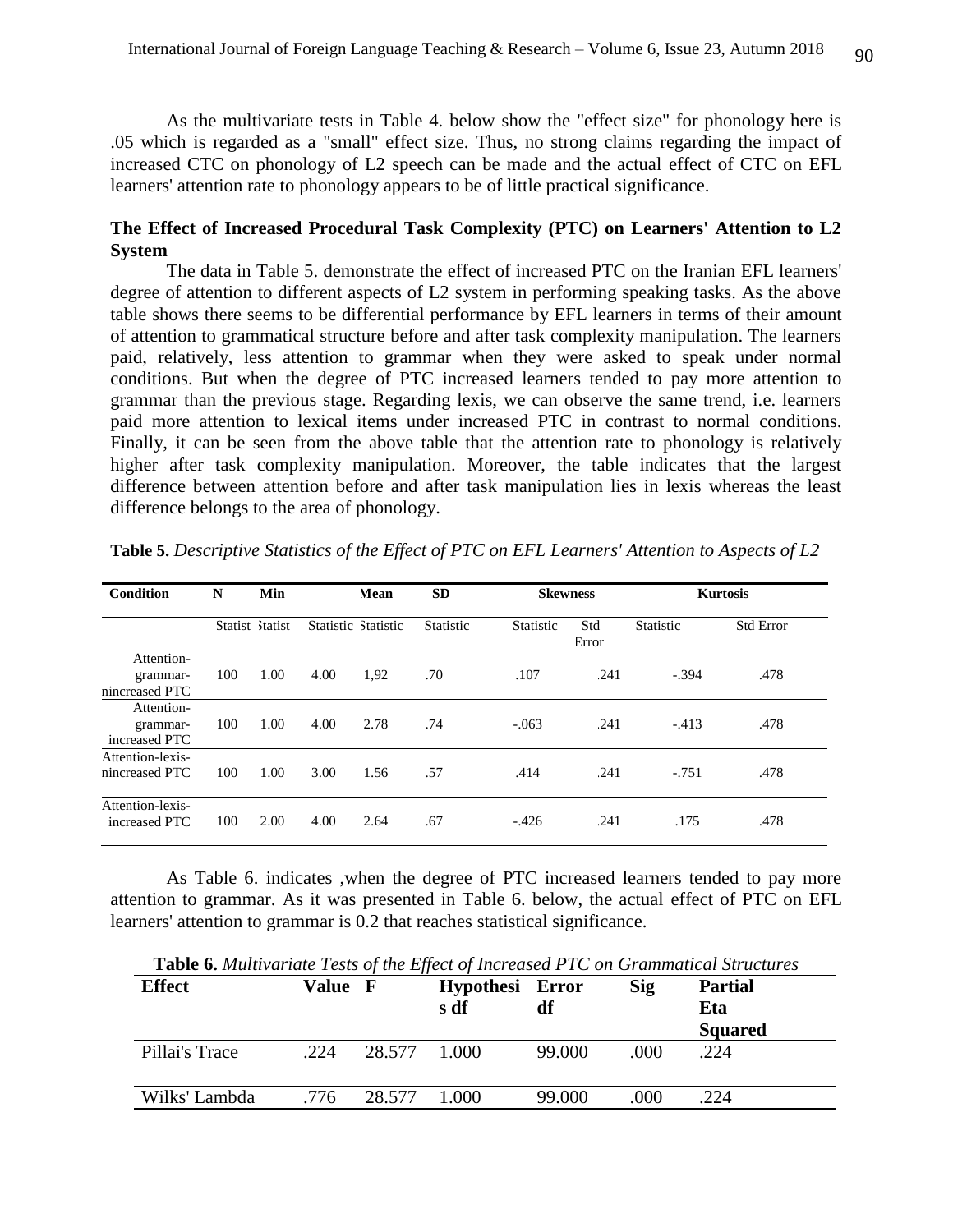| Hotelling's Trace .289 28.577 1.000  |  | 99.000 | .000 | .224 |  |
|--------------------------------------|--|--------|------|------|--|
| Roy's Largest Root .289 28.577 1.000 |  | 99.000 | .000 | .224 |  |

Furthermore, Table 5. above shows the findings on the effect of increasing PTC on learners' attention to lexis. Table7. reveals that the effect size for "Lexis" is around .068; which is considered a 'moderate' effect size. Therefore, any claim about the change made to EFL learners' attention to lexis after increasing PTC along resource-dispersing variables should be made with reservations.

| <b>Effect</b>          | <b>Value</b> | $\mathbf F$  | <b>Hypothes</b><br>is df | Error df | <b>Sig</b> | <b>Partial</b><br>Eta |
|------------------------|--------------|--------------|--------------------------|----------|------------|-----------------------|
| Pillai's Trace         | .068         | 7.238<br>(a) | 1.000                    | 99.000   | .008       | .068                  |
| Wilks' Lambda          | .932         | 7.238<br>(a) | 1.000                    | 99.000   | .008       | .068                  |
| Hotelling's Trace .073 |              | 7.238<br>(a) | 1.000                    | 99.000   | .008       | .068                  |
| Roy'Largest Root .073  |              | 7.238<br>(a) | 1.000                    | 99.000   | .008       | .068                  |

**Table 7.** *Multivariate Tests of the Effect of Increased PTC on Lexis*

 Table 5. above indicates that increasing PTC led to an increase in EFL learners' attention to phonology. The effect size here is .53, which is considered a 'large' effect size. This means that the difference between the amount of attention paid to phonology before and after task manipulation is quite significant.

**Table 8.** *Multivariate Tests of the Effect of PTC on EFL Learners' Attention to Phonology*

| <b>Effect</b>             | Value | F        | <b>Hypothesis df</b> | Error df | <b>Sig</b> | <b>Partial Eta</b> |
|---------------------------|-------|----------|----------------------|----------|------------|--------------------|
| Pillai's Trace            | .532  | 2.324(a) | 1.000                | 99.000   | .000       | 32                 |
| Wilks' Lambda             | .468  | 2.324(a) | 1.000                | 99.000   | .000       | 32                 |
| <b>Hotelling's Trace</b>  | 1.135 | 2.324(a) | 1.000                | 99.000   | .000       | 32                 |
| <b>Roy's Largest Root</b> | 1.135 | 2.324(a) | 1.000                | 99.000   | .000       | 32                 |

As the above table shows, when the cognitive complexity of a speaking task increases along resource-directing dimensions the instances of self-repair decreases quite remarkably. It can be seen that the mean for self-repair dropped from .90 for un-increased cognitive task complexity to .62 for increased cognitive task complexity. In regard to the putative impact of increasing procedural TC on instances of self-repair in EFL learners oral production, the above table indicates the same falling trend as that of cognitive task complexity. In other words, as the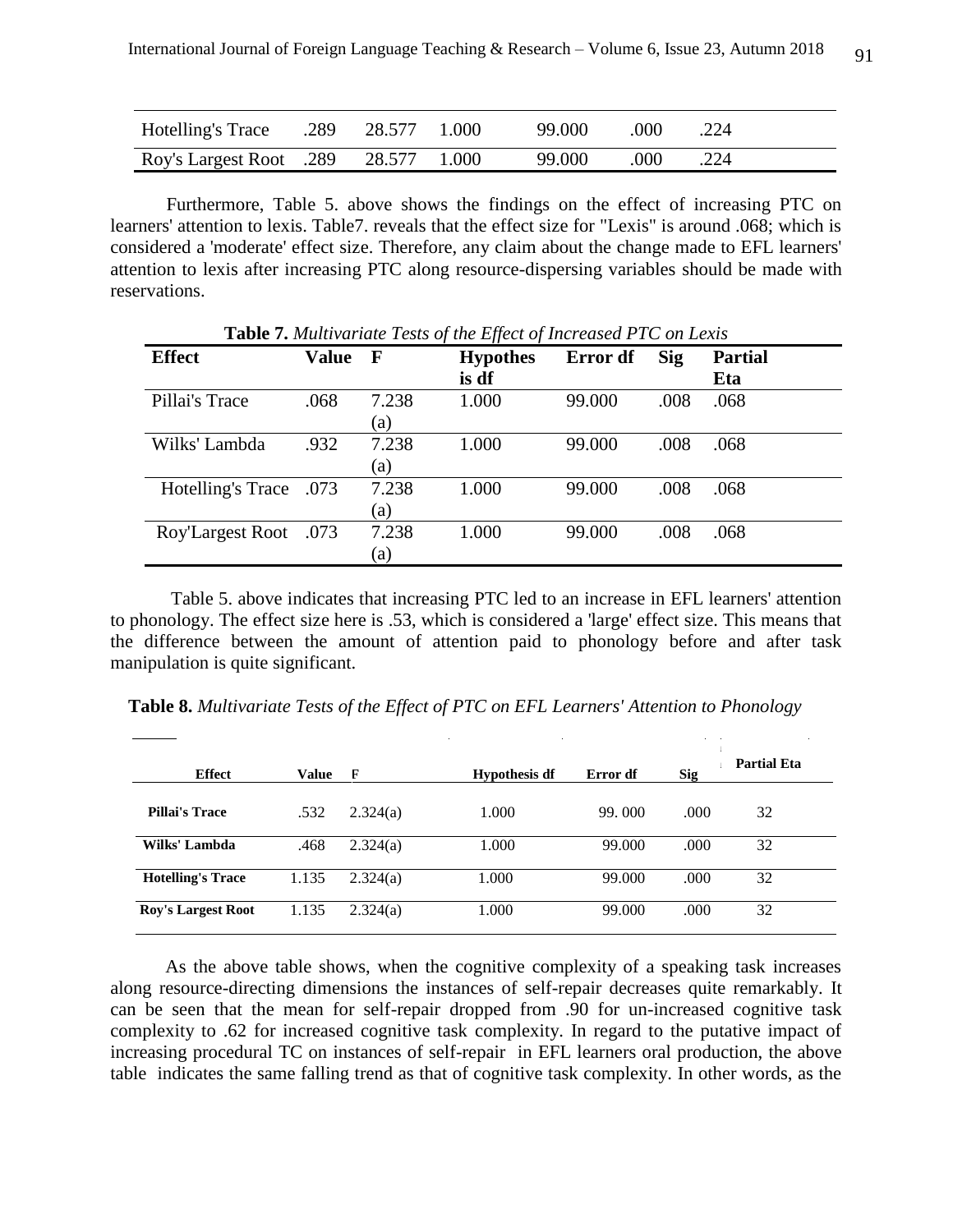degree of procedural task complexity rises the number of self-repairs in learners' speech goes down.

| <b>Effect</b> | <b>Value</b> | $\bm{F}$ | <b>Hypothesis</b><br>df | <b>Error</b><br>df | <b>Sig</b> | <b>Partial</b><br>Eta<br><b>Square</b><br>d |
|---------------|--------------|----------|-------------------------|--------------------|------------|---------------------------------------------|
| Pillai's      | .091         | 9.930    | 1.000                   | 99.000             | .002       | .091                                        |
| Trace         |              |          |                         |                    |            |                                             |
| Wilks'        | .909         | 9.930    | 1.000                   | 99.000             | .002       | .091                                        |
| Lambda        |              |          |                         |                    |            |                                             |
| Hotelling's   | .100         | 9.930    | 1.000                   | 99.000             | .002       | .091                                        |
| Trace         |              |          |                         |                    |            |                                             |
| Roy's         | .100         | 9.930    | 1.000                   | 99.000             | .002       | .091                                        |
| Largest       |              |          |                         |                    |            |                                             |
| Root          |              |          |                         |                    |            |                                             |

**Table 9.** *Multivariate Tests of the Effect of Increased CTC on Self-repair*

The data in Table 9 above show the impact of increasing CTC on self-repair. The 'effect size' in this table is .09 which is higher than moderate. Furthermore, as the figures in Table 12 show following increasing the PTC a remarkable decline in the number of form-focused selfrepair was observed in EFL learners' speech. In other words, the mean for self-repair changed from .95 to .70. This could mean that learners produced fewer instances of form-focused selfrepairs in the face of the depletion of their resources such as taking away "planning time". Besides, the data in Table 15 shows that the "effect size" for the impact of increasing PTC on form-focused repair is considered "large" which confirms the effect of respective factors

| <b>Effect</b>          | <b>Value</b> | $\bm{F}$ | <b>Hypothes</b> | <b>Error</b> | <b>Sig</b> | <b>Partial Eta</b> |
|------------------------|--------------|----------|-----------------|--------------|------------|--------------------|
|                        |              |          | is df           | df           |            | <b>Squared</b>     |
| Pillai's trace         | .091         | 9.930(   | 1.000           | 99.000       | .002       | 0.091              |
|                        |              | a)       |                 |              |            |                    |
| Wilks' lambda          | .909         | 9.930(   | 1.000           | 99.000       | .002       | 0.091              |
|                        |              | a)       |                 |              |            |                    |
| Hotelling's trace .100 |              | 9.930(   | 1.000           | 99.000       | .002       | 0.091              |
|                        |              | a)       |                 |              |            |                    |
| Roy's<br>largest .100  |              | 9.930(   | 1.000           | 99.000       | .002       | 0.091              |
| root                   |              | a)       |                 |              |            |                    |

**Table 10.** *Multivariate Tests of the Effect of Increased PTC on Self-repair*

 This can also suggest that the possible interaction effect of CTC and PTC has resulted in less instances of self-repair among EFL learners. Also, the data in Table 10 indicate that the Wilk's Lambda index is 0.1 which is deemed quite large.

| Table. 11. Wilcoxon Sign Rank Test        |                       |                           |
|-------------------------------------------|-----------------------|---------------------------|
| $\text{Replace}$ - $\text{Cog-increased}$ | Repair-Per-increased- | Repair-CogPer-increased - |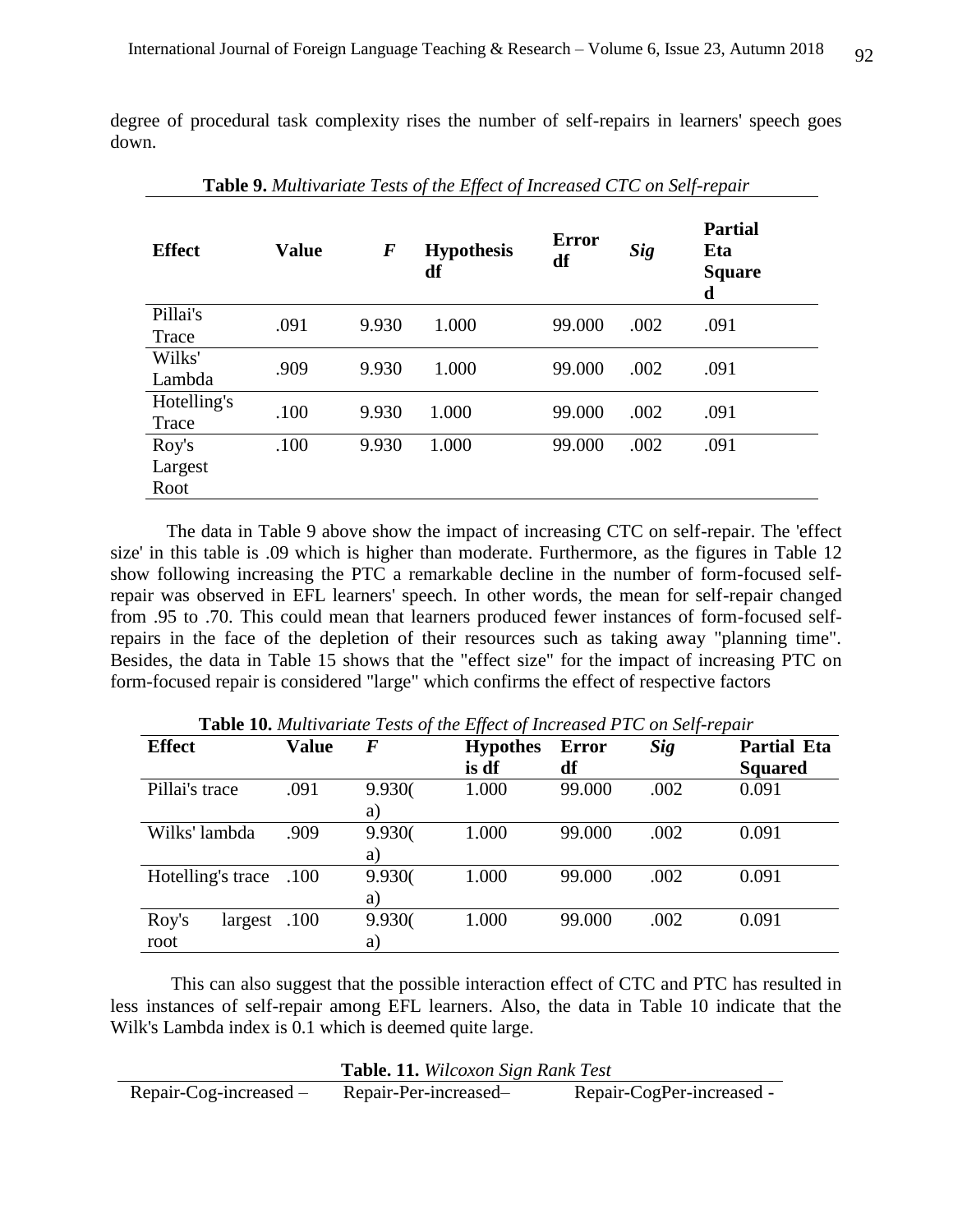| Repair-Cog-unincreased<br>unincreased | Repair-Per-unincreased | Repair-Cog Per- |
|---------------------------------------|------------------------|-----------------|
| $Z_{\rm c}$<br>$-3.323$               | $-2.864$               | $-2.625$        |
| Asymp. Sig. (2-tailed)<br>.001        | .004                   | .009            |

 As the figures in Table.11 indicate, for all three conditions of TC conditions the difference between instances of self-repair before and after increasing TC is statistically significant.

#### **Discussion**

Generally, as the data illustrated above, increasing CTC led to different degrees of attention rate on L2 grammar, lexis, and phonology. It was found that learners paid more attention to grammatical structures following increasing CTC of speaking tasks. Moreover, attention rate following increased CTC for lexis rose quite remarkably. However, concerning attention rate to phonology after increasing CTC, the data were indicative of a "small" effect size which means the difference between the attention rate of learners before and after task manipulation was significant but the 'effect size' was small.

The results of this study provide supports to Robinson (2003) who claims that tasks increasing in cognitive complexity require L2 learners to activate complex concepts and more detailed schemata of the communicative functions, such as the detailed description of spatial relations and event structure in a narrative, and hence drive learners to express more complex relations among the activated concepts. Attention, however, is also subject to conscious control and can be specifically allocated to different linguistic aspects of the message to be conveyed. Cognitively complex tasks might direct learners' attention to noticing the gap in their existing knowledge and might create motivation to acquire the structure that would have been needed to successfully complete the task.

Similarly, the findings of this study converge with those of Kormos (2006, 2011).Kormos, (2006) argues, in line with the Cognition Hypothesis, that tasks which are complex along resource-directing dimensions call learners' attention to the differences between the existing L1 conceptual system and L2 concepts, and drive the expansion of learners' repertoires of memorized units for expressing form-meaning relations in the L2, as well as their morphological and syntactic development.

In terms of Levelt's (1989) model of speech production, increasing the conceptual demands of tasks (naturally) leads to greater effort at conceptualization, and 'macroplanning' at the stage of message preparation. In Levelt's (1989) model, the conceptualization stage generates a 'preverbal message': "the message should contain the features that are necessary and sufficient for the next stage of processing―in particular for grammatical encoding" (p. 70). Therefore greater effort at conceptualization during message preparation, induced by conceptually- demanding tasks, should lead to what Dipper, Black and Bryan (2005, p. 422) called "paring down" of conceptual information into a "linguistically relevant representation".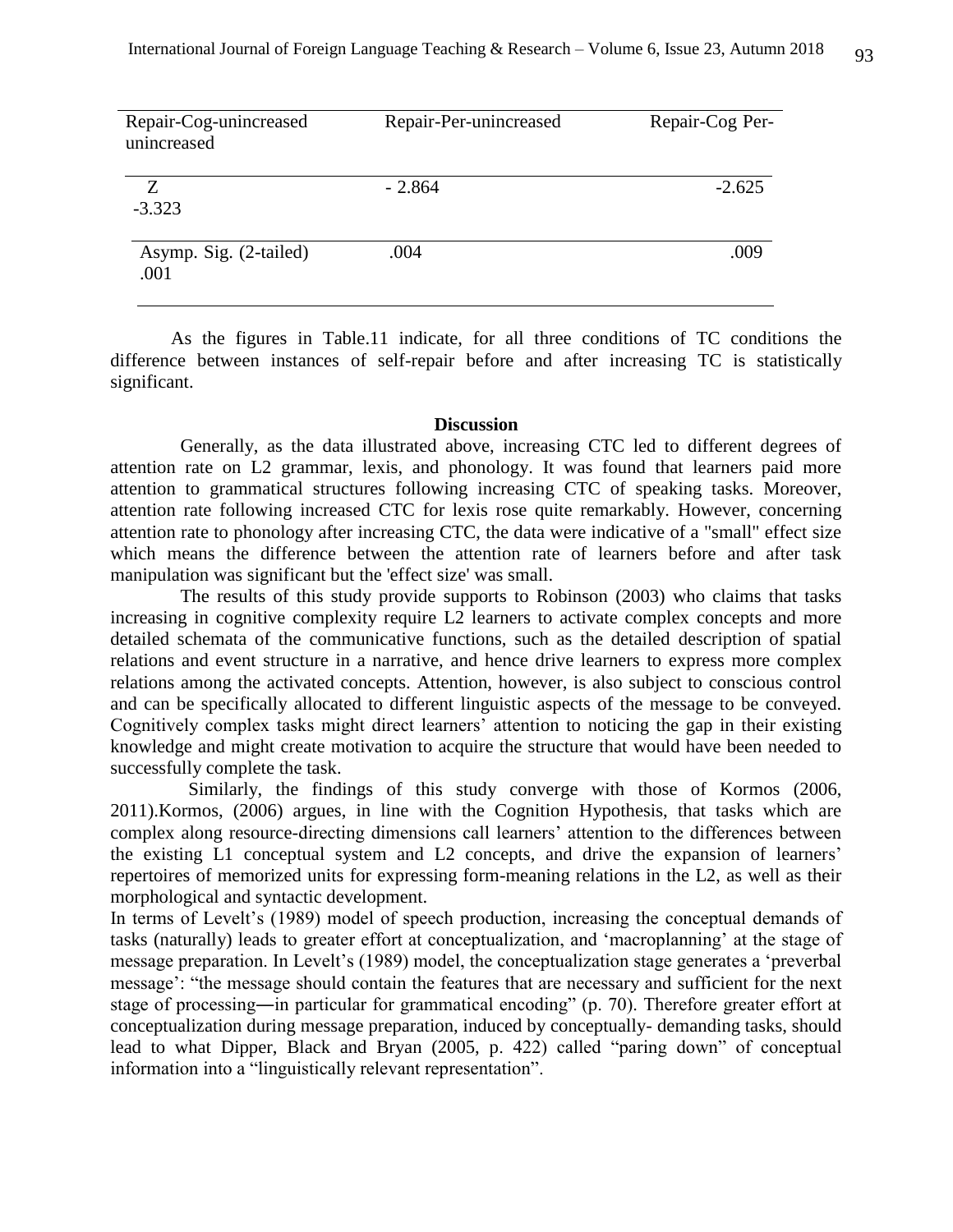Moreover, the results derived from this study are in line with Gilabert, Baron, and Llanes (2009). They concluded that increasing cognitive demand along the resource-directing dimension generates more interactional moves even though there were some differences in each task type.As the results revealed following increasing PTC, the attention rate in all three dimensions of grammar (with large effect size), lexis (with moderate effect size), and phonology (large effect size) increased. The maximum increase following task manipulation belonged to attention to lexis, while the minimum was that of phonology.

Contrary to these results, according to Robinson increasing complexity along resourcedispersing dimensions (+/- planning time, +/- prior knowledge, +/- single task) reduces attentional and memory resources with negative consequences for production, a position which is in agreement with Skehan's (2003). Moreover, as Robinson (2003) found it, as speaking is an online activity that takes place under time-constraints, L2 speakers often need to balance fluency with the complexity and grammatical accuracy of their message. This explains why there are trade-off effects in accuracy and fluency if cognitive demands of a given task are high. As the data above indicated, by increasing CTC the instances of self-repairs in the speech of EFL learners declines quite noticeably. Meanwhile the results were indicative of the moderate to large effect size for the impact of increasing CTC on self-repair in L2 oral production. This demonstrates that increasing CTC results in a reduction of instances of self-repair which are statistically significant.

These results are not in line with findings by Rahimpour (1997), Iwashita et al. (2001), Gilabert (2005, 2007), and Ishikawa (2007) regarding accuracy in narrative performance. As for the amount of self-repair, while the percentage of self-repair did not capture any differences, significant differences were found when the ratio of repaired to unrepaired errors and its corrected version were calculated. This would suggest that increased TC may have led learners to notice more errors that needed to be repaired and repaired them.

Further, the results of this study do not back up Gilabert's (2007) findings. He analysed the effects of manipulating the cognitive complexity of L2 oral tasks on language production and focused on self-repairs. He manipulated the narrative task along +/− Here-and-Now, along with an instruction-giving task manipulated along +/− elements, and the decision-making task which was manipulated along +/− reasoning demands. He found that of task complexity had an overall effect on self-repairs behavior across task types. He found that the use of self-repair was heavily influenced by task type. Also, the findings of this study differ from Gilabert's (2007b) finding in that complex narrative tasks along the [–here and now] factor significantly promoted more selfrepair.

Regarding the effect of increasing PTC on self-repair, the data indicated there was a remarkable decline in the instances of self-repair following increasing procedural task complexity (large effect size). Thus, it can be claimed that when L2 learners' resources are depleted the instances if self-repair in their speech rises. Forexample, taking away planning time would result in more instances of false starts, reformulations, hesitations, and self-repairs.Similarly, Kormos (2006) suggests that higher tasks i.e., building complex structures demands may deviates attention from monitoring. In Gilabert's (2007) view, the claim may hold true when tasks are made more demanding along resource-dispersing variable but not along resource-directing ones.

#### **Conclusion**

As Ellis (2009) argued, TBLT is of utmost importance for language learning and teaching since it operationalizes the theory of SLA, makes it more tangible, and provides more insightful perspective for learning and teaching a language. A valid and crucial criterion for designing, selecting, grading, and sequencing pedagogical tasks is in forefront of teachers' and task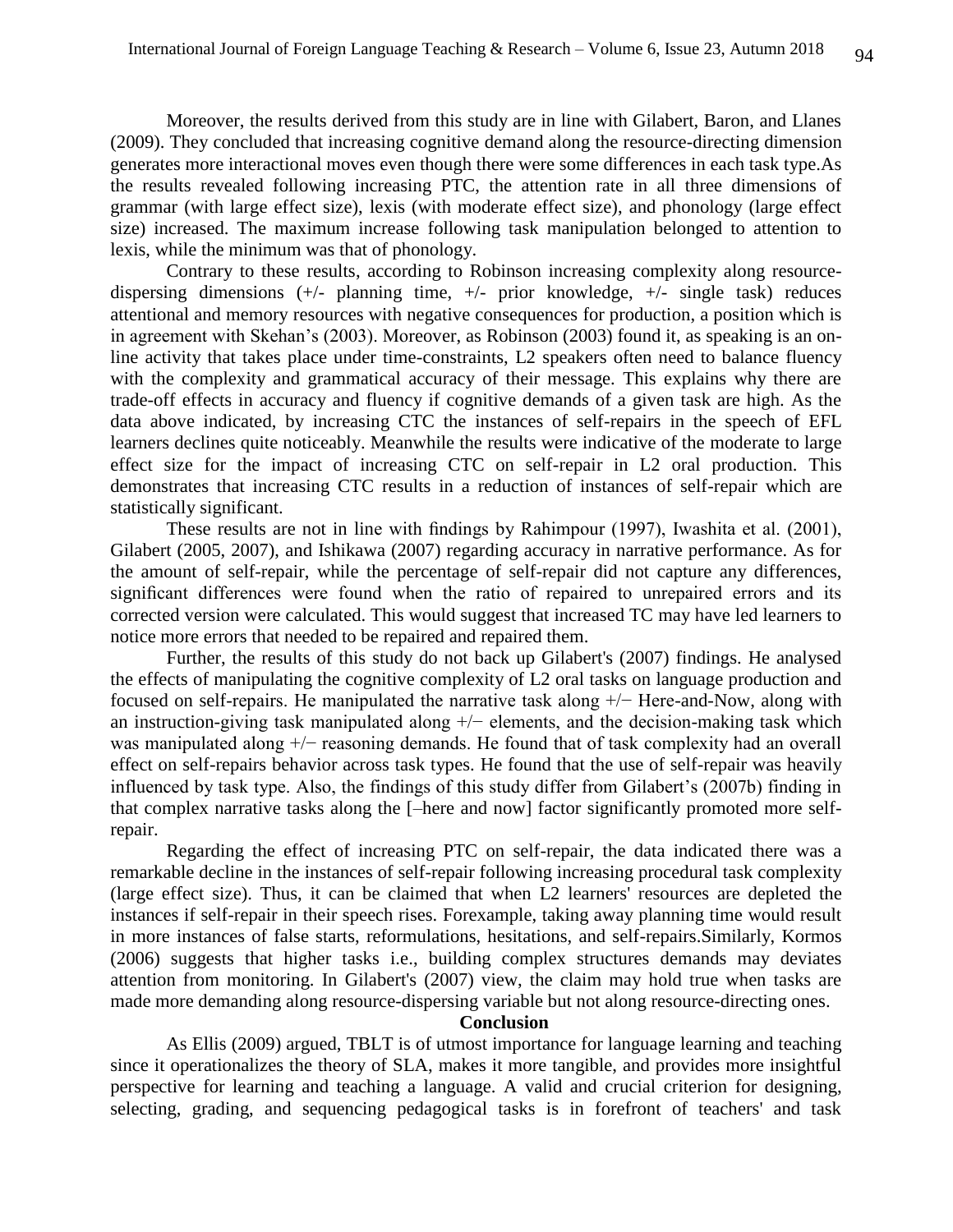designers' attention. Therefore, the findings of this study can be regarded as practical basis for above-mentioned purposes.Task complexity, both as operationalized in this study as well as in previous ones, stands out as a robust and testable construct for task and syllabus design. Findings obtained from task-based research on production lend themselves to not just task-based syllabus construction but also to other approaches such as process or content-based teaching.

Therefore, in designing and sequencing pedagogic tasks EFL teachers and task designers should take into account TC as an overriding consideration. The findings in this study may also contribute useful information to the area of task-based testing. In this sense, they can be a contribution to the need to conceptualize performance and the processing conditions which influence it (Skehan, 1998). The demands that tasks can make can lend themselves to the possibility of using tasks to manipulate learners' attention between form and meaning in a manner which can be conducive to interlangauge development. In a task-based syllabus, pedagogic tasks should be sequenced to approximate the demands of real- world target tasks, with the goal of enabling L2 users to succeed in attaining needed lifetime performance objectives.

### **References**

 Abdi Tabari, M. (2016). The effects of planning time on complexity, accuracy, fluency, and lexical variety in L2 descriptive writing. *Asian- Pacific Journal of Second and Foreign Language Education* .1:10.

Anderson, J. R. (2000). *Learning and memory: An integrated approach* (2<sup>nd</sup>ed.). New York NY: John Wiley.

Bachman, L. & Palmer, A. (1996). *Language testing in practice.* Oxford University Press. Baddeley. A. D. (1986). *Working memory*. Oxford University Press.

Baddeley, A. (1996). Exploring the central executive. *Quarterly Journal of Experimental Psychology* , 49, 5-28.

Broadbent, D. E. (1958). *Perception and communication*. London: Pergamon.

Dipper, L., Black, M., & Bryan, K. (2005). Thinking for speaking and thinking for listening: The interaction of thought and language in typical and non-fluent comprehension and production. *Language and Cognitive Processes*, 20, 417-441.

Ellis, R. (2003). *Task-based language learning and teaching*. Oxford University Press.

Ellis, R. (2005).*Planning and task performance in a second language*. Amsterdam: John Benjamins.

Ellis, R. (2009). The differential effects of three types of task planning on the fluency, complexity and accuracy in L2 oral production. *Applied Linguistics*, 30, 474-509.

Foster, P.,&Skehan, P. (1996). The influence of planning and task type on second language performance. *Studies in Second Language Acquisition*, 18, 299-323.

Gilabert, R. (2005). The effects of increasing cognitive complexity on L2 narrative oral production. *Paper presented at the International Conference on Task-Based Language Teaching.* Leuven, Belgium.

Gilabert, R. (2007). Effects of manipulating task complexity on self-repairs during L2 oral production. *IRAL–International Review of Applied Linguistics in Language Teaching*, 45, 215–240. doi:10.1515/iral.2007.010

Gilabert, R., Barón, J., &Llanes, M.A. (2009). Manipulating cognitive complexity across tasktypes and its impact on learners' interaction during task performance. *International Reviewof Applied Linguistics*, 47, 367-395.

Givón, T. (1995). *Functionalism and grammar*. Amsterdam: John Benjamins Publishing Company.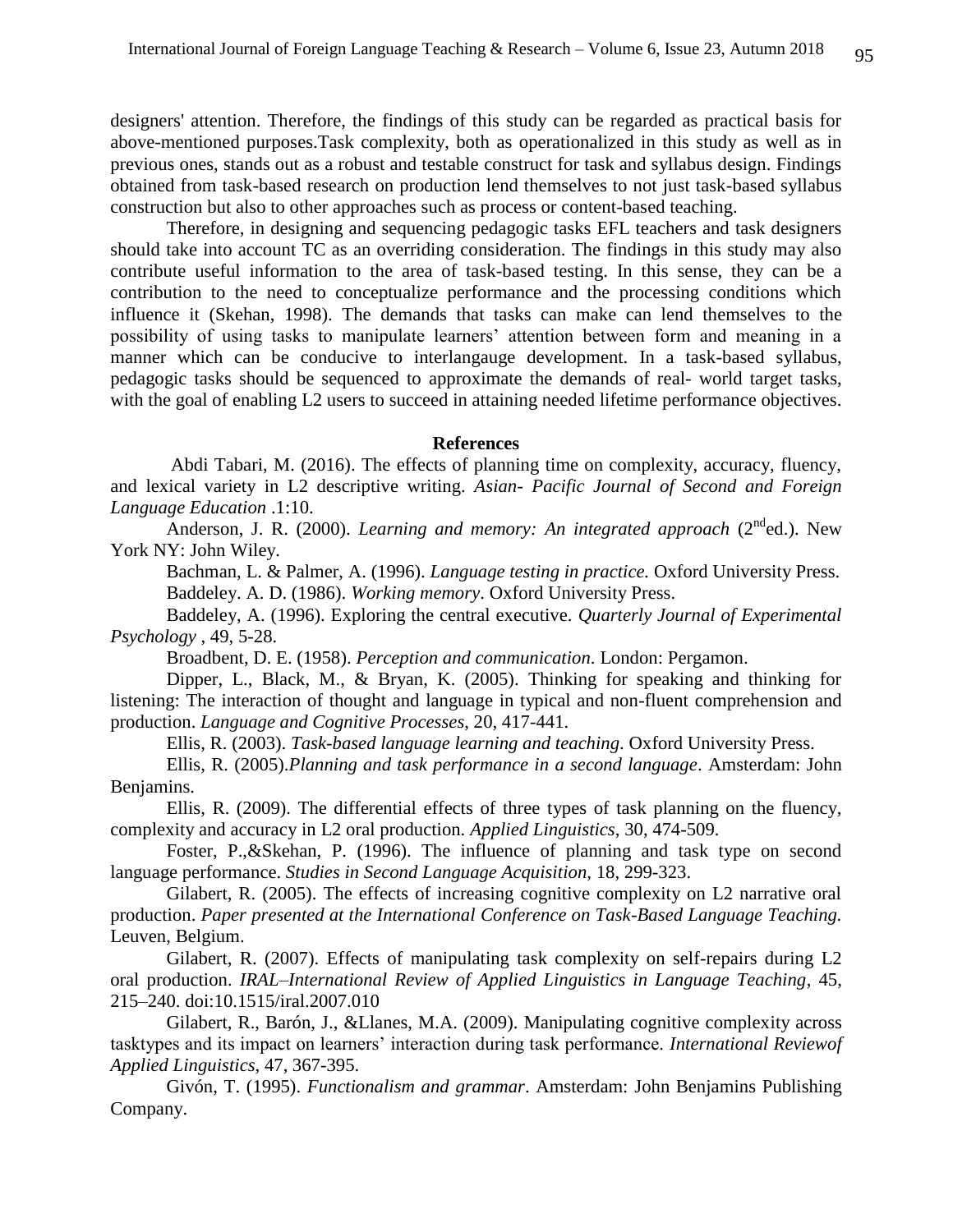Han, Z., &Cadierno, T. (2010). (Eds.), *Linguistic relativity in SLA: Thinking for speaking*. Bristol: Multilingual Matters.

Ishikawa, T. (2007). The effect of increasing task complexity along the  $[\pm \text{Here-and-Now}]$ dimension on L2 written narrative discourse. In M. P. Garcia Mayo (Ed.), *Investigating tasks in formal language learning* (pp. 136-156). Clevedon: Multilingual Matters.

Kormos, J. (2006). *Speech production and second language acquisition*. Mahwah, NJ: Lawrence Erlbaum Associates.

Kormos, J. (2011). Task complexity and linguistic and discourse features of narrative writing performance. *Journal of Second Language Writing,* 20, 148-161.

Levelt, W. J. M. (1989). *Speaking: from intention to articulation*. Cambridge, MA: Massachusetts Institute of Technology Press.

Mehnert, U. (1998). The effects of different lengths of time for planning on second language performance. *Studies in Second Language Acquisition*, 20, 52-83.

Ortega, L. (1999). Planning and focus on form in L2 oral performance. *Studies in Second Language Acquisition*, 21, 109-148

Pallant, J. (2007). *SPSS survival manual: A step-by-step guide to data analysis using SPSS* version17 (3<sup>rd</sup>ed.). New York: Open University Press.

Rahimpour, M. (1997). Task condition, task complexity and variation in L2 discourse. Unpublished Ph. D. dissertation, University of Queensland.

Robinson, P. (1995). Task complexity and second language narrative discourse. *Language Learning*, 45, 99-140.

Robinson, P. (2001a). Task complexity, task difficulty, and task production: Exploring interactions in a componential framework. *Applied Linguistics, 22* (1), 2757.

Robinson, P. (2001b). Task complexity, cognitive resources, and syllabus design: A triadic framework for examining task influences on SLA. In P. Robinson (Ed.), *Cognition and second language instruction* (pp. 287-318), Cambridge University Press.

Robinson, P. (2003). Attention and memory. In C. Doughty & M. H. Long (Eds.), *Handbook of second language acquisition* (pp. 631-678). Oxford: Blackwell.

Robinson, P. (2005). Cognitive complexity and task sequencing: Studies in a componential framework for second language task design. *International Review of Applied Linguistics,*45, 1–32.

Robinson, P. (2007). Criteria for classifying and sequencing pedagogic tasks. In Mariadel Pilar García-Mayo (Ed.), *Investigating tasks in formal language learning* (7-27).Clevedon: Multilingual Matters.

Robinson, P. (2010). Situating and distributing cognition across task demands: The SSARC model of pedagogic task sequencing. In M. Putz& L. Sicola (Eds.), *Cognitive processing in second language acquisition: Inside the learner's mind*(pp. 243-268). Amsterdam: John Benjamins.

Robinson, P. (2011). Second language task complexity, the Cognition Hypothesis, language learning, and performance. In P. Robinson (Ed.), *Second language task complexity: Researching the cognition hypothesis of language learning and performance* (pp. 3-37). Amsterdam: John Benjamins.

Schmidt, R. (1990). The role of consciousness in second language acquisition. *Applied Linguistics,*11, 129-158.

Schmidt, R. (1993). Awareness and second language acquisition. *Annual Review of Applied Linguistics*, 13, 206-226.